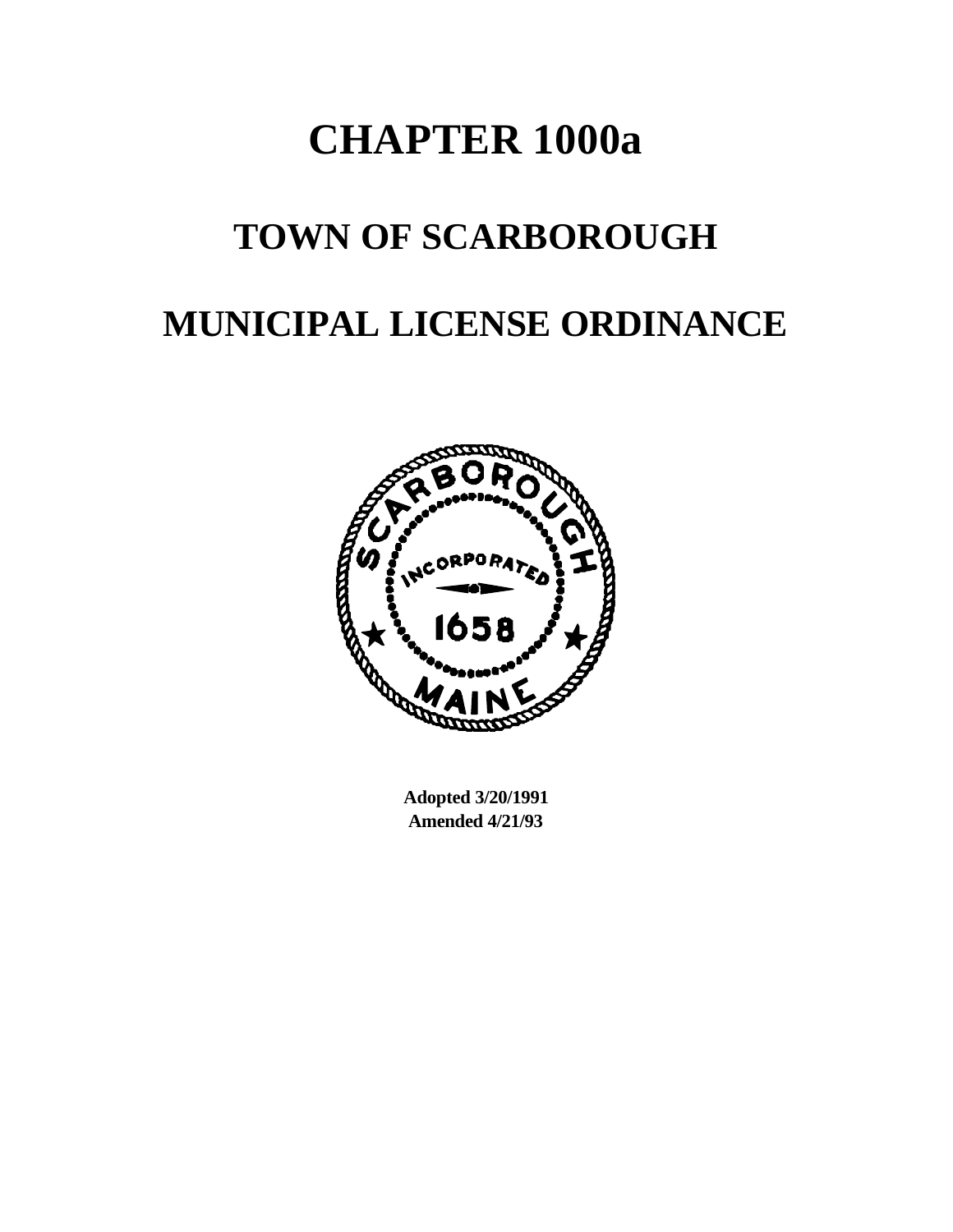## **TABLE OF CONTENTS**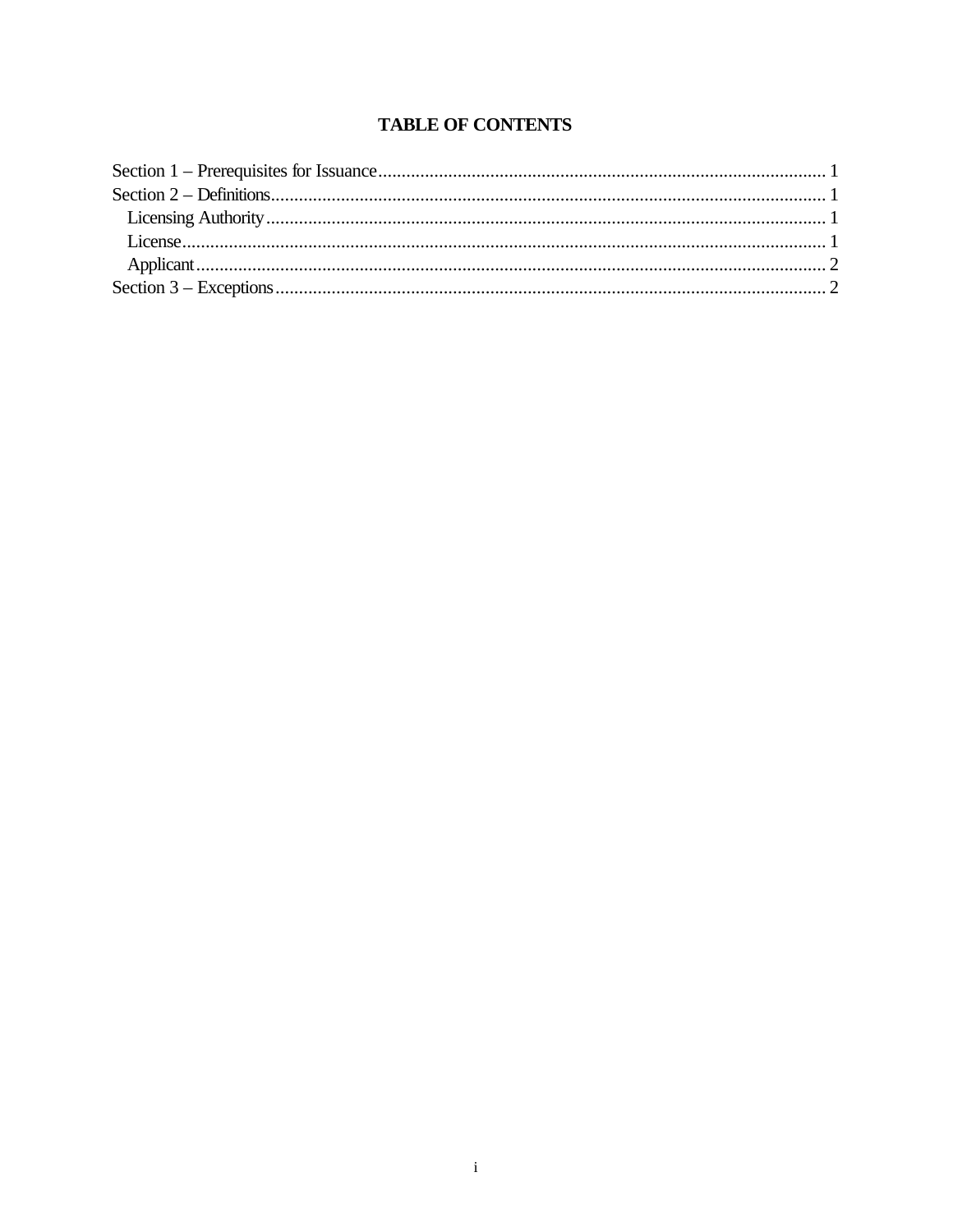### **CHAPTER 1000A TOWN OF SCARBOROUGH MUNICIPAL LICENSE ORDINANCE ORDINANCE ESTABLISHING THE BASIC CONDITION FOR THE ISSUANCE OF ALL LICENSES AND PERMITS FROM THE TOWN OF SCARBOROUGH**

#### **Section 1 - Prerequisites for Issuance**

No license or permit shall issue from any Licensing Authority of the Town of Scarborough if the Licensing Authority determines, as of the date of the license or permit application, either (1) that the applicant owes any personal property taxes to the Town of Scarborough, or (2) that there is an outstanding final judgment against the applicant due and payable to the Town, or (3) that there is any other account of the applicant, exclusive of real property taxes, due and payable to the Town of Scarborough or (4) any personal property taxes, final judgment, or account other than real property taxes is due and payable to the Town on account of the premises for which the license or permit is requested.

#### **Section 2 - Definitions**

A. "Licensing Authority" means that Town body or Town official who is authorized to issue licenses or permits under the particular licensing or permitting ordinance listed in subsection (B) below which applies to a given matter.

B. "License" means the license or permit that one is required to obtain under any of the following Ordinances of the Town of Scarborough:

- 1. Zoning Ordinance
- 2. Site Plan Review Ordinance
- 3. Subdivision Regulations
- 4. Septic Tank Sludge Disposal Ordinance
- 5. Extractive Industry, Waste Control, Landfill and Land Reclamation Ordinance.
- 6. Trailer and Trailer Camps Ordinance
- 7. Tenting and Camping Ordinance
- 8. Street Opening Ordinance
- 9. Dance Hall Ordinance (Repealed 10/19/94)
- 10. Shellfish Conservation Ordinance
- 11. Hawkers and Peddlers Ordinance
- 12. Taxicab Ordinance
- 13. Innkeepers or Victualers License Ordinance
- 14. Special Amusement Ordinance
- 15. Pinball and Video Machine Ordinance
- 16. Massage Establishment Ordinance